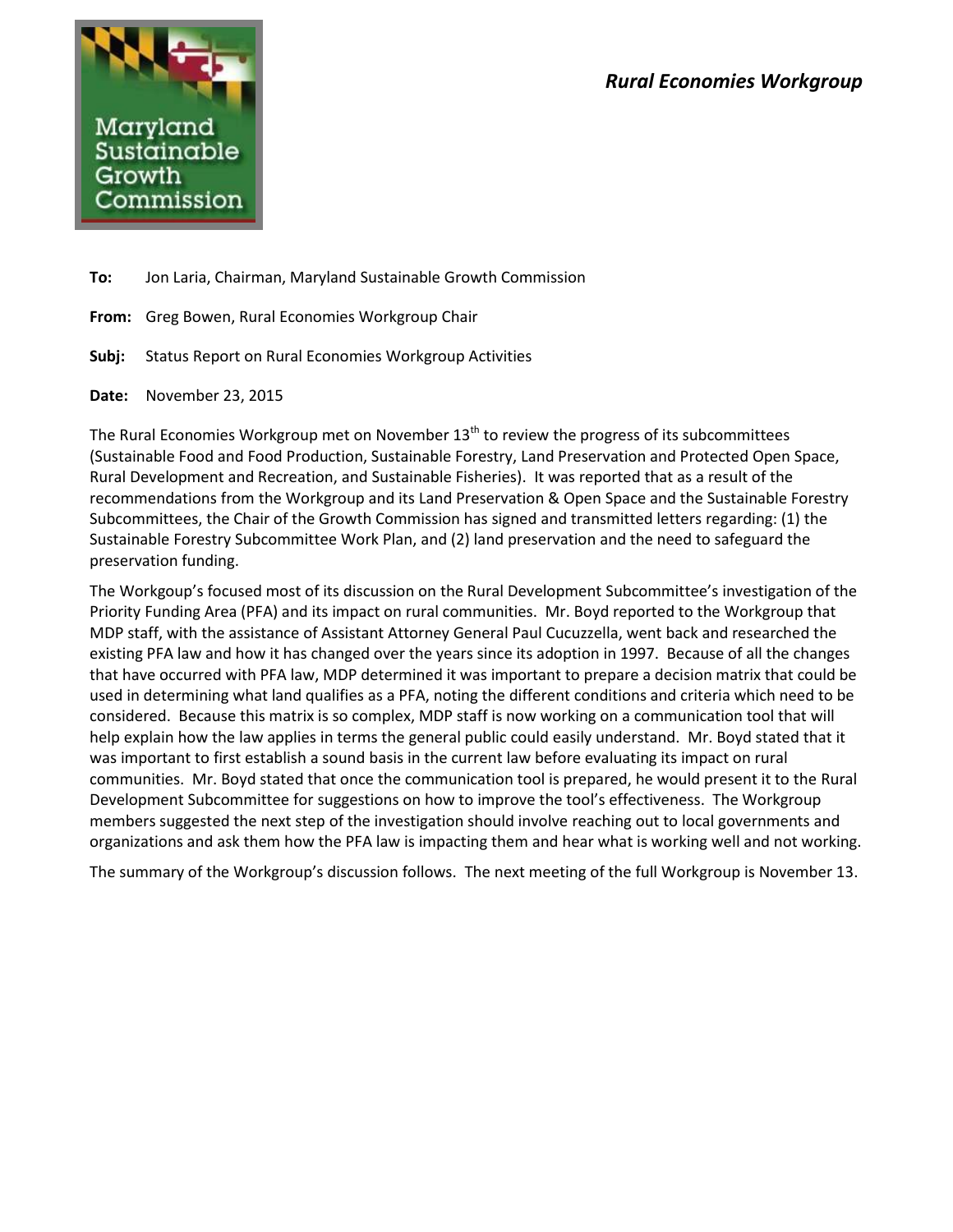Г

| <b>Maryland Sustainable Growth Commission - Rural Economies</b> |                                                                                                                                                                                                                                                                                                                                                                                                                                                                                                                                                                                                                                                                                                                                                                                                                                                                                                                                                                                                                                                                                                                                                                                                                                                                                                                                                                                                                                                                                                                                                                                                                                                                                                                                |                                   |                                                                                                                                                                                                                                                                                                                                                                                                                                                    |  |
|-----------------------------------------------------------------|--------------------------------------------------------------------------------------------------------------------------------------------------------------------------------------------------------------------------------------------------------------------------------------------------------------------------------------------------------------------------------------------------------------------------------------------------------------------------------------------------------------------------------------------------------------------------------------------------------------------------------------------------------------------------------------------------------------------------------------------------------------------------------------------------------------------------------------------------------------------------------------------------------------------------------------------------------------------------------------------------------------------------------------------------------------------------------------------------------------------------------------------------------------------------------------------------------------------------------------------------------------------------------------------------------------------------------------------------------------------------------------------------------------------------------------------------------------------------------------------------------------------------------------------------------------------------------------------------------------------------------------------------------------------------------------------------------------------------------|-----------------------------------|----------------------------------------------------------------------------------------------------------------------------------------------------------------------------------------------------------------------------------------------------------------------------------------------------------------------------------------------------------------------------------------------------------------------------------------------------|--|
| <b>Workgroup Agenda and Notes Document</b>                      |                                                                                                                                                                                                                                                                                                                                                                                                                                                                                                                                                                                                                                                                                                                                                                                                                                                                                                                                                                                                                                                                                                                                                                                                                                                                                                                                                                                                                                                                                                                                                                                                                                                                                                                                |                                   |                                                                                                                                                                                                                                                                                                                                                                                                                                                    |  |
|                                                                 |                                                                                                                                                                                                                                                                                                                                                                                                                                                                                                                                                                                                                                                                                                                                                                                                                                                                                                                                                                                                                                                                                                                                                                                                                                                                                                                                                                                                                                                                                                                                                                                                                                                                                                                                |                                   |                                                                                                                                                                                                                                                                                                                                                                                                                                                    |  |
|                                                                 | <b>Meeting Notes For:</b>                                                                                                                                                                                                                                                                                                                                                                                                                                                                                                                                                                                                                                                                                                                                                                                                                                                                                                                                                                                                                                                                                                                                                                                                                                                                                                                                                                                                                                                                                                                                                                                                                                                                                                      |                                   | <b>Rural Economies Workgroup</b>                                                                                                                                                                                                                                                                                                                                                                                                                   |  |
| Date and time:                                                  |                                                                                                                                                                                                                                                                                                                                                                                                                                                                                                                                                                                                                                                                                                                                                                                                                                                                                                                                                                                                                                                                                                                                                                                                                                                                                                                                                                                                                                                                                                                                                                                                                                                                                                                                | November 13, 2015 @ 1 pm          |                                                                                                                                                                                                                                                                                                                                                                                                                                                    |  |
| Called by: Greg Bowen                                           |                                                                                                                                                                                                                                                                                                                                                                                                                                                                                                                                                                                                                                                                                                                                                                                                                                                                                                                                                                                                                                                                                                                                                                                                                                                                                                                                                                                                                                                                                                                                                                                                                                                                                                                                |                                   | Facilitator's Name: Chuck Boyd                                                                                                                                                                                                                                                                                                                                                                                                                     |  |
|                                                                 | Attendance:                                                                                                                                                                                                                                                                                                                                                                                                                                                                                                                                                                                                                                                                                                                                                                                                                                                                                                                                                                                                                                                                                                                                                                                                                                                                                                                                                                                                                                                                                                                                                                                                                                                                                                                    |                                   | Tonya Allen, Greg Bowen, Chuck Boyd, Deborah Carpenter, Jason Dubow, Colby<br>Ferguson, Charlotte Lawson Davis, John Leocha, Les Knapp, Steve McHenry, Jim                                                                                                                                                                                                                                                                                         |  |
|                                                                 |                                                                                                                                                                                                                                                                                                                                                                                                                                                                                                                                                                                                                                                                                                                                                                                                                                                                                                                                                                                                                                                                                                                                                                                                                                                                                                                                                                                                                                                                                                                                                                                                                                                                                                                                | Mullin, David Umling, Duane Yoder |                                                                                                                                                                                                                                                                                                                                                                                                                                                    |  |
|                                                                 | Notes Taken By:                                                                                                                                                                                                                                                                                                                                                                                                                                                                                                                                                                                                                                                                                                                                                                                                                                                                                                                                                                                                                                                                                                                                                                                                                                                                                                                                                                                                                                                                                                                                                                                                                                                                                                                | Chuck Boyd                        |                                                                                                                                                                                                                                                                                                                                                                                                                                                    |  |
| <b>Agenda and Notes:</b>                                        |                                                                                                                                                                                                                                                                                                                                                                                                                                                                                                                                                                                                                                                                                                                                                                                                                                                                                                                                                                                                                                                                                                                                                                                                                                                                                                                                                                                                                                                                                                                                                                                                                                                                                                                                |                                   |                                                                                                                                                                                                                                                                                                                                                                                                                                                    |  |
|                                                                 |                                                                                                                                                                                                                                                                                                                                                                                                                                                                                                                                                                                                                                                                                                                                                                                                                                                                                                                                                                                                                                                                                                                                                                                                                                                                                                                                                                                                                                                                                                                                                                                                                                                                                                                                |                                   | 1. Attendance - 13 members attended in person or by conference call.                                                                                                                                                                                                                                                                                                                                                                               |  |
| 2.                                                              | Mr. Boyd provided the Workgroup an update on the recommendations that the Workgroup<br>made to the Growth Commission in September. Mr. Boyd informed them that the Commission<br>supported their recommendations to send letters regarding Land Preservation funding to the<br>Governor and the Joint Chairman's Land Preservation Workgroup, as well as sending letters to<br>the organizations and agencies that are needed to help the Sustainable Forestry Subcommittee<br>pursue its work plan. Jon Laria, Chair of Growth Commission, has signed those letters, and they<br>have been sent.                                                                                                                                                                                                                                                                                                                                                                                                                                                                                                                                                                                                                                                                                                                                                                                                                                                                                                                                                                                                                                                                                                                              |                                   |                                                                                                                                                                                                                                                                                                                                                                                                                                                    |  |
| 3.                                                              | Status Report on the five (5) Subcommittees by each facilitator highlighting items discussed<br>and future actions:<br>A. Rural Development and Recreation Subcommittee (Chuck Boyd facilitator)<br>Mr. Boyd acknowledged that this subcommittee had not met since June because MDP staff<br>has been investigating the impact of Priority Fund Area (PFA) law on rural communities,<br>among other things. Mr. Boyd explained that MDP staff, with the assistance of Assistant<br>Attorney General Paul Cucuzzella, went back and researched the existing PFA law and how<br>it has changed over the years since its adoption in 1997. Because of all the changes that<br>have occurred with PFA law, MDP determined it was important to prepare a decision matrix<br>that could be used in determining what land qualifies as a PFA, noting the different<br>conditions and criteria which need to be considered. Because this matrix is so complex,<br>MDP staff is now working on a communication tool that will help explain how the law<br>applies in terms the general public could easily understand. Mr. Boyd stated that it was<br>important to first establish a sound basis in the current law before evaluating its impact on<br>rural communities. Mr. Boyd stated that once the communication tool is prepared, he<br>would present it to the subcommittee for their suggestions on how to improve its<br>effectiveness. The Workgroup members suggested the next step would be to reach out to<br>local governments and organizations and ask them how the PFA law is impacting them and<br>hear what is working well and not working. Mr. Boyd concurred that this would be good<br>next step in the process. |                                   |                                                                                                                                                                                                                                                                                                                                                                                                                                                    |  |
|                                                                 |                                                                                                                                                                                                                                                                                                                                                                                                                                                                                                                                                                                                                                                                                                                                                                                                                                                                                                                                                                                                                                                                                                                                                                                                                                                                                                                                                                                                                                                                                                                                                                                                                                                                                                                                |                                   | B. Sustainable Food and Food Production Subcommittee (La Verne Gray facilitator)<br>Mr. Boyd reported for La Verne Gray that this subcommittee has not met since the<br>Workgroup's last meeting. The subcommittee is focus on the theme "What is working -<br>What are the Impediments?" Ms. Gray is contacting agricultural professionals/agricultural<br>marketing professionals who can assist the subcommittee with its investigations. These |  |

interviews with agricultural experts are expected to continue through May. In June, Ms.